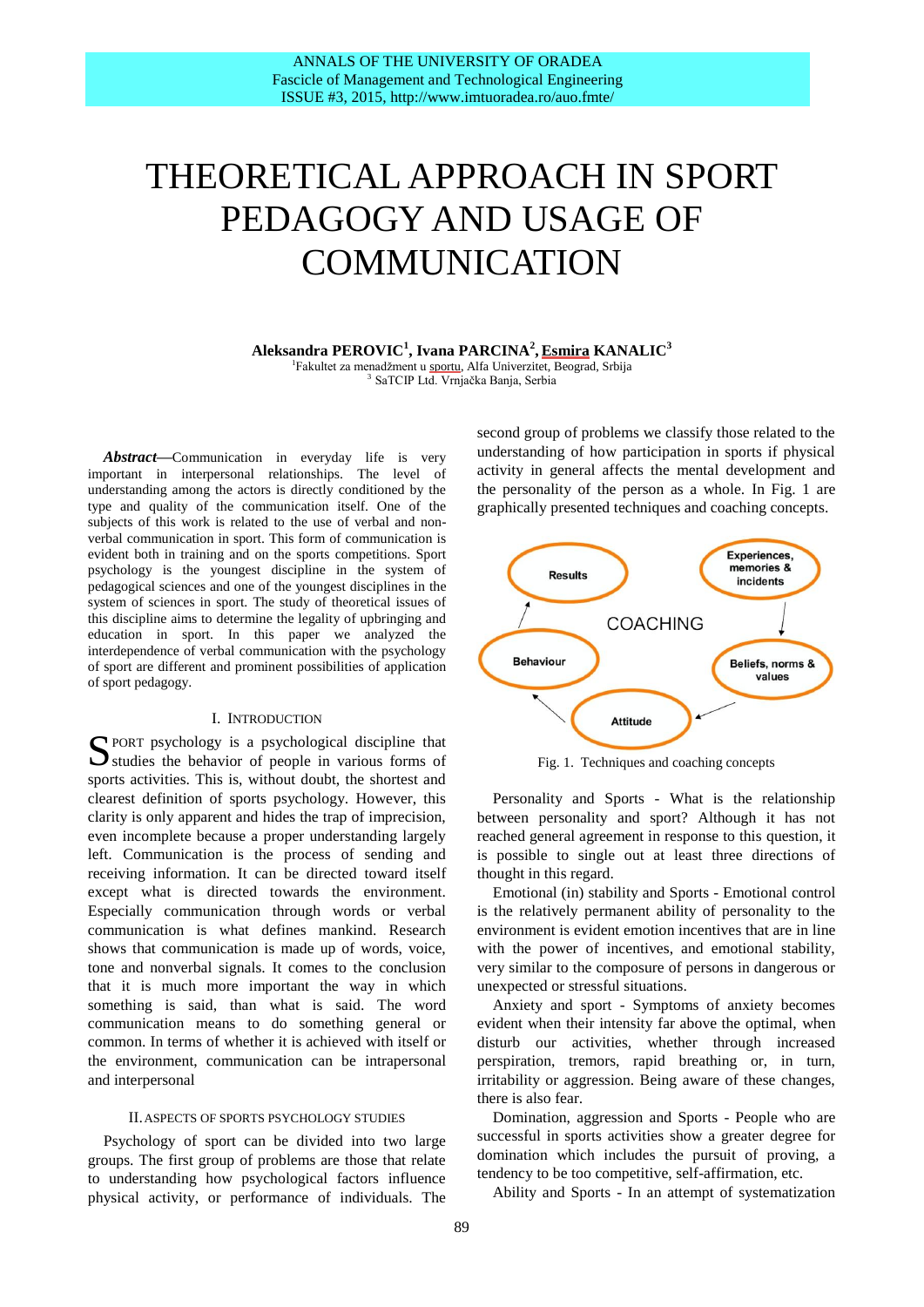capabilities, it is possible to distinguish at least three types of abilities (more precisely: relatively separate segments abilities since they can not be clearly separated), which are sensory, psychomotor and intellectual capabilities [1].

## III. VERBAL AND NONVERBAL COMMUNICATION IN **SPORT**

Verbal and non-verbal communication are essentially inseparable. They should be viewed as a whole, no matter how it was complex and complicated. "It is believed that reading the verbal text is a bouncy reading, while all communication that contains and allows nonverbal aspects and ongoing, simultaneous reading nonverbal content" [2].

Verbal or oral and written communication is the most common way to transmit information, news or messages in everyday life. Regardless of which method performs the main tool is language. Language enables man to express his thoughts, to transmit their experiences and to participate in social communication. Verbal communication involves at least two participants speakers and interlocutors. It should include: a clear objective, organization, efficiency, selectivity, building trust, control and performance.

Nonverbal communication is the process of transmitting and receiving characters that have a specific meaning. Something can become a sign, only if it has meaning for both sender and receiver. It is necessary to pay attention to certain things:

- *1) The fact that something is a sign does not indicate its meaning. It is necessary to know the relationship between the sign and its meaning.*
- *2) The same character can have different meanings in different places or at different times. What would it mean to have to learn the rules of a particular use of the sign?*
- 3) *One same sign may mean different things to different people.*

**Message** Feedback **Send Interpret** 

Fig 2. Process of effective communication

In Fig. 2 is shown the process of an effective communication which is the process of sending a message in such a way that the message received is as close in meaning as possible to the message intended. The specific form of nonverbal communication is particularly evident in the sport. The first and most important thing in sport is communication, both in the relationship between coaches and athletes, as well as mutual respect between the athletes themselves. Without good communication there is no good results, ie. there is no good success. All knowledge and experience that the coach wants to convey to the athletes is impossible without good communication skills you must possess.

It is believed that around 75% of communication between people, makes non-verbal communication and that is particularly noticeable in sports, because during the competition manager who is outside the field can only not-verbally communicate to the athlete on what he wants from him at that moment. Nonverbal communication is more easily transmitted and messages between referees and players, as well as messages between the players themselves during the game. [3] Non-verbal communication is carried out through a number of aspects of the so-called communication channels and sports are the most and the most important forms of nonverbal communication:

Visual communications (are related not only to watch and eye contact, but also the vision of accessible and useful social cues), facial expressions (reveal our emotions like happiness, sadness, fear, anger, surprise, disgust.), body (applies to signs of contact, posture, body orientation, gestures and nod).

Fig. 3 shows effective states of non-verbal communication.



Fig. 3. Effective states of non-verbal communication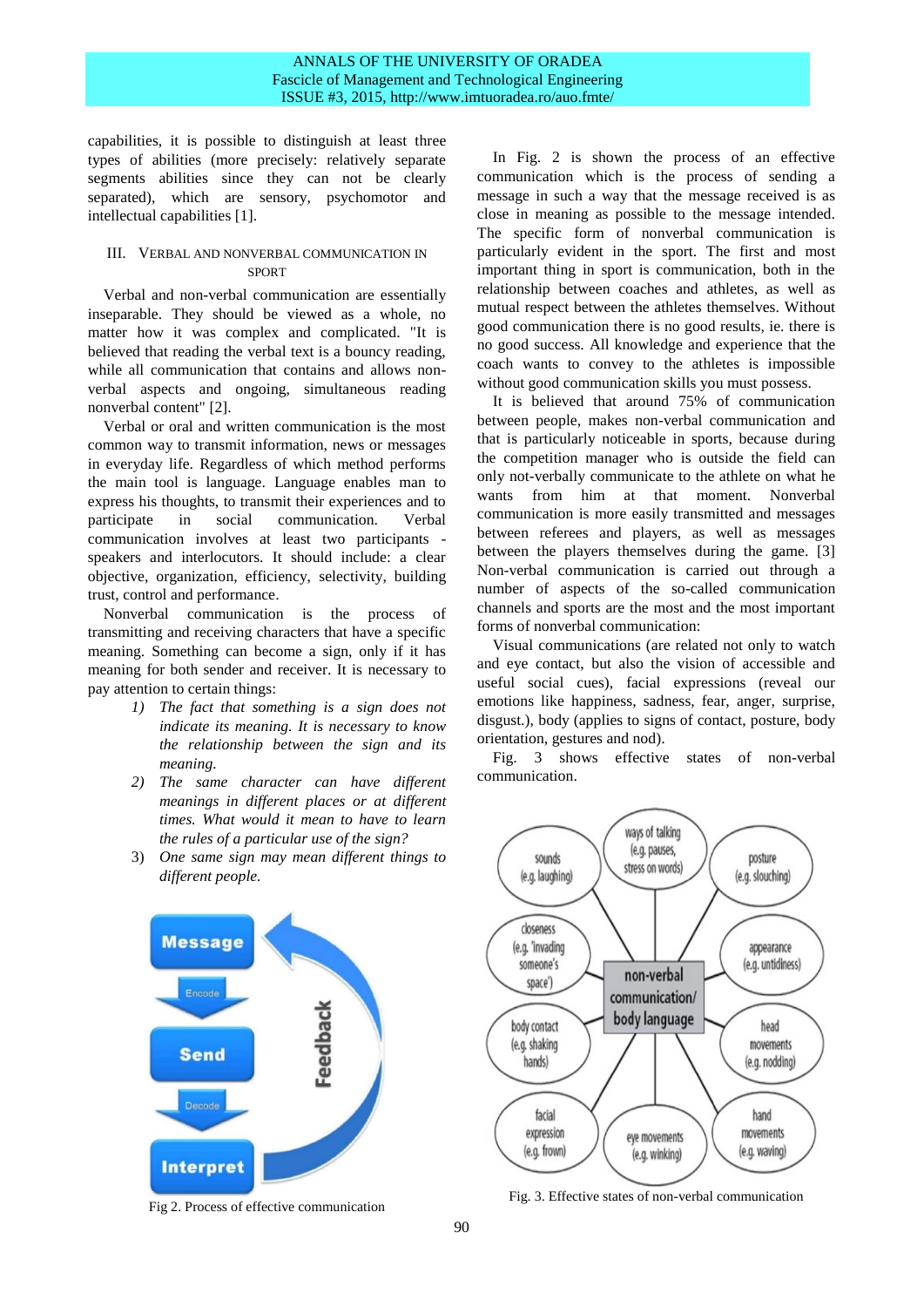## ANNALS OF THE UNIVERSITY OF ORADEA Fascicle of Management and Technological Engineering ISSUE #3, 2015, http://www.imtuoradea.ro/auo.fmte/

In sports and in particular non-verbal communication is not always good, nor successful. Non-verbal communication during the competition can certainly be unsuccessful, this happens if the coach during the competition shouts, yells at the referee, waving his arms and so tries to explain his ideas athletes, it would only be needed several real hand movements so that the coach and athlete understand each other far better.

In sports, as in life, it is impossible not to communicate. In everything that is said or not, the tone of voice, speed of speech, the attitude of body, all the movements are always communicating. When the coach intentionally or unintentionally ignores the athlete he also performs communication [4]. This means that the words used in conversations are covering only 10 percent of the real meaning of communication, and the true meaning of words is just nonverbal component that is often completely unaware.

#### IV. ROLE OF SOME OF MOTIVES FOR SPORTS PERFORMANCE

All those motives come to the fore in relations with other people we acquire by socialization. Likewise, it is difficult to imagine dealing with different sports activities without social motives, and success in them is almost impossible without the same. Therefore we also divide social motives that seem appropriate for presentation and application in sports psychology. On Fig. 3 are shown types of changes for different motivational factors.



Fig. 3. Beliefs, norms and values in motivation

The social motives can be divided into two major groups [5]:

- *1) social motives that are focused on providing personal existence and afirmation which involve motive for achievement, motivation for recognition, status and prestige, the motive for the acquisition, motive power, and the motive for self-affirmation, and selfactualization, and so on and*
- 2) *social themes relating to association with other people, and involving gregarine motive, a motive for affective attachment, depending on the motive, and so on.*

The motive for achievement and sport - The motive for achievement is usually defined as people striving to achieve a certain goal and the time he stands out from the others.

As follows from the above definitions for achievement, is a complex motif which consists of more simple, prominent among them being the motive militancy, the need for prestige and respect, level of aspiration, etc. [6]. The question is how to develop motivation for achievement in athletes and all other participants in sporting activities? Here we list just a few of the possibilities:

- *1) from an early age the child is necessary to pay attention to the emotional reward, any progress that show each step forward in its efforts to master a skill or knowledge;*
- *2) Special attention should be given to those activities where the child is achieving success necessary to make an effort in relation to those affected owing to the possession of appropriate skills;*
- *3) Always put inflict slightly more difficult tasks than those currently with ease can perform;*
- *4) Do not do the work for the child, but rather to teach him to be independent (even if initially awkward or unsuccessfully, they will learn more through independent work than constant tutoring.);*
- *5) The ultimate goal is necessary to explain milestone goals through the implementation of which the child is motivated to continue activities;*
- *6) use a variety of ways on the way to achieving goals in order to prevent the occurrence of monotony and saturation in the work. Regardless of the activity being performed, there is a possibility that at least the conditions, if not the activity itself, can be made different and interesting [7].*

Psychological preparation and sports - We can talk about the differences in the perception of the term psychological preparation of athletes depending on whether it is on top or on amateur sport. Differences in the understanding of the term exist and they depend on the approach of the author. If we ignore these differences stemming from the perception of the coverage, and not the substance of the term, there is the consent of the authors in this area on the following essential items of psychological preparation:

- 1) psychological preparation of athletes is longterm, continuous process;
- 2) carried out during the entire process of practicing sport (eg, in the training phase, not only in relation to the competition);
- 3) includes a planned and systematic activities of the athletes, coaches and professional associates (psychologists or doctors);
- 4) these activities are psychological,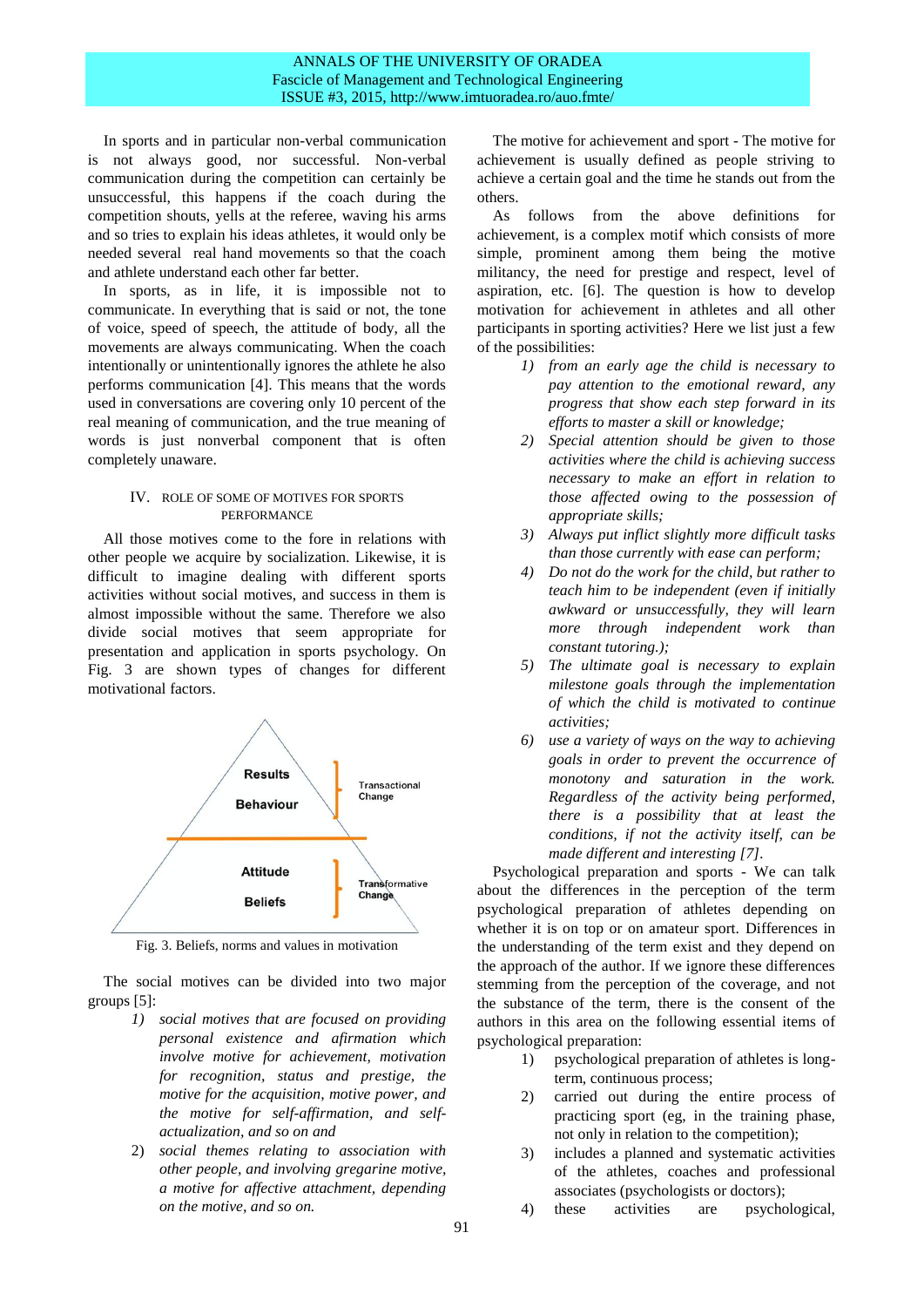## ANNALS OF THE UNIVERSITY OF ORADEA Fascicle of Management and Technological Engineering ISSUE #3, 2015, http://www.imtuoradea.ro/auo.fmte/

pedagogical and cognitive in nature; • are aimed at creating favorable conditions for the development of the disposition of personalities in general, as well as those specific, related to success in sport.

General psychological preparation for the lengthy process of exercise - psychological preparation of athletes at this stage refers to the introduction and development of all personality traits that studies the psychology of sport in general and on which insists, based on their importance for the success of the undertaken sport activities. Upon acceptance of this first and basic step in the psychological preparation, we make an assessment of specific properties such as, for example, the level of aspiration of the particular player or his motivation for training in specific terms for the specific competition, etc.

The key activities of the psychological preparation of athletes for the lengthy process of practice include:

- *1) developing those personality traits that predispose athletes to success and that, later, differ significantly from the others, such as perseverance, responsibility, self-control, emotional stability, self-confidence, determination, and so on.*
- *2) developing motives that are important for success in sport, such as motive for achievement, level of aspiration and, in general, all those motives which, in the judgment of the coach or the players key incentives for him to personally train and be committed. For these reasons it is important to have good understanding of each player in the team.*
- *3) set the stage and end goals that also have motivational force;*
- *4) developing positive attitudes and values, particularly on sport as a chance that a person affirms, actualize, makes income, etc. [8].*

In addition to the above, at this stage of psychological preparation, it is essential that coaches pay more attention to nurturing the appropriate social climate in the team, and develop a sense of belonging (that particular team) for each player, which itself leads to better results. Although extremely important for the success of the team in general, these activity trainers are very important in the work of teams that bring together only occasionally, as is the case with the right teams.

An important incentive is a trainer and a personal example: if he has satisfactory relationship with all the players, if there is no favorite, if he consistently praise or criticize all players depending on their behavior and performance, not by personal whim, etc., It creates the conditions ( and increases the likelihood) that the players will follow his example.

On the other hand, the training activities aimed at creating and maintaining group cohesion reflected in the increase frustration tolerance between players, reducing

the intensity of anxiety or action of certain neurotic symptoms, all of which make psychological preparation for the lengthy process of exercise.

Psychological preparation for competition - This part of the psychological preparation guide activities of coaches and players to more specific issues in relation to the actual competitions or matches. Apart from dealing with their own needs before the competition, it is important to pay attention to the introduction of comparative characteristics of opponents. Taking into account the good and bad qualities the pass, we get an insight into the situation, so we can plan our own steps, or tactic, and when something becomes known, it reduces the feeling of insecurity. Personality of the trainer is key in these examples.

The coach must impose respect toward opponents by authority or power of his own personality, regardless of objective force of the opponents. Likewise, it is essential that the coach in advance takes some responsibility for the success or failure achieved, thus relieving the players and allowing them to really show their capabilities at the moment.

Bearing in mind that at this stage of psychological preparation is already done everything that could be done until then to develop a curriculum for the individual properties that are important for achieving success, players should brag and show off their strengths, thereby strengthening their self-confidence [9].

Psychological preparation for the actual competition - This stage is characterized by supplementing the preparation with specific measures, contents and methods to the optimum level, in front of all the others already mentioned activities. However, work on the psychological preparation continues, or more precisely: does not stop. Psychological preparation after the competition is just as important after the experienced victory as after experiencing a failure or poor performance.

We are witnessing a situation in which the stars are formed from young players who have played a few notable games. Young people who are still in the process of maturing and learning about themselves and their own possibilities and desires, unprepared for life change on such a scale, thus lose their ground.

And in this case comes to the fore the psychological preparation after the competition [10]. Depending on whether they are undertaken by an athlete and a coach or requiring the participation of experts, we distinguish more specific method of psychological preparation of athletes. At first, those conducted by the coach or athlete we can classify them as following:

- *1) change to the content of thought (is achieved when reading a book or listening to music or watching a movie in which there is not much violence, in any case a choice of activity that acts relaxational at specific persons);*
- *2) warming up (impact on reducing excitement or raising the level of activation,*